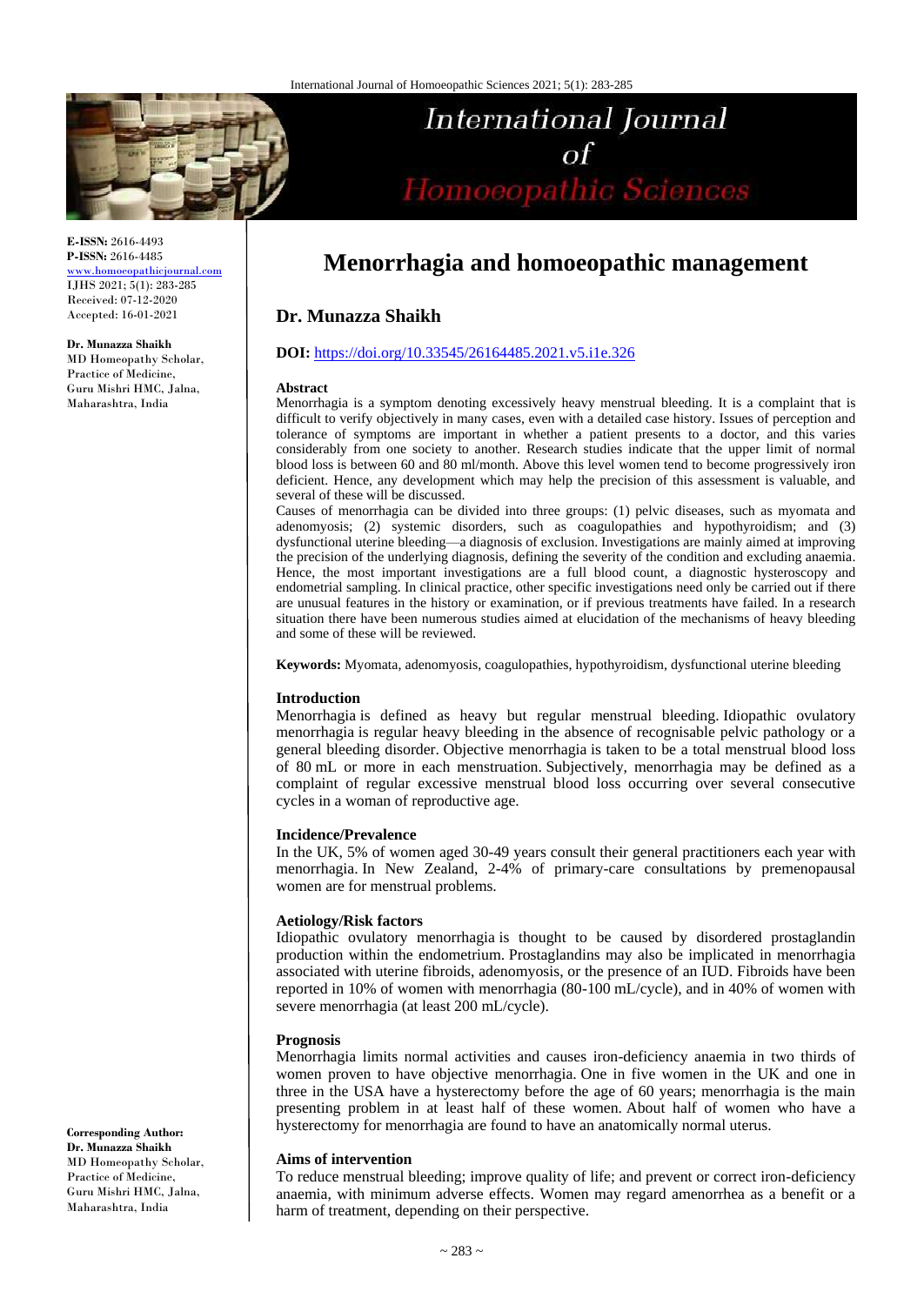#### **Outcomes**

Menstrual blood flow (assessed objectively [mL/cycle] or subjectively); haemoglobin concentration; quality of life; patient satisfaction; incidence of adverse drug effects; and incidence of postoperative complications. Whether a particular percentage reduction in menstrual blood loss is considered clinically important will depend on pre-treatment menstrual loss and on individual women's perceptions of acceptable menstrual loss.

# **Disclaimer**

The information contained in this publication is intended for medical professionals. Categories presented in Clinical Evidence indicate a judgement about the strength of the evidence available to our contributors prior to publication and the relevant importance of benefit and harms. We rely on our contributors to confirm the accuracy of the information presented and to adhere to describe accepted practices. Readers should be aware that professionals in the field may have different opinions. Because of this and regular advances in medical research we strongly recommend that readers' independently verify specified treatments and drugs including manufacturers' guidance. Also, the categories do not indicate whether a particular treatment is generally appropriate or whether it is suitable for a particular individual. Ultimately it is the readers' responsibility to make their own professional judgements, so to appropriately advise and treat their patients. To the fullest extent permitted by law, BMJ Publishing Group Limited and its editors are not responsible for any losses, injury or damage caused to any person or property (including under contract, by negligence, products liability or otherwise) whether they be direct or indirect, special, incidental or consequential, resulting from the application of the information in this publication.

#### **Homeopathic approach Bovista**

Premenstrual problems with puffiness in the extremities, fluid retention, and a bloated feeling often indicate a need for this remedy. The woman may feel very awkward and clumsy, and may constantly be dropping things because of swollen-feeling hands. Diarrhea occurring around the time of the menstrual period strongly indicates this remedy.

### **Calcarea carbonica**

PMS with fatigue, anxiety, and a feeling of being overwhelmed suggest a need for this remedy. The woman may have problems with water-retention and weight gain, tender breasts, digestive upsets, and headaches. Periods often come too early and last too long, sometimes with a flow of bright red blood. A general feeling of chilliness, with clammy hands and feet, and cravings for sweets and eggs are other indications for *Calcarea*.

### **Lachesis**

Women who need this remedy are usually intense, with a tremendous need for an outlet, both physically and mentally. Symptoms of PMS include congestion, headaches, flushing, surges of heat, and an intense outspoken irritability—often with strong feelings of suspicion or jealousy. When the flow arrives, it may be heavy, but brings relief of tension. Intolerance of restrictive clothing around the waist or neck is another indication for *Lachesis*.

### **Lycopodium**

PMS with a craving for sweets and a ravenous appetite (sometimes a bulimic tendency) suggests a need for this remedy. Digestive upsets with abdominal bloating and flatulence are often seen, with the person feeling worst in the late afternoon and evening. Menstrual periods may be delayed, followed by a heavy flow that goes on for extra days. A woman who needs this remedy often wears a worried look and lacks self-confidence—although she may be irritable and bossy to pets and family members. A desire to be alone, but with someone in the other room, is another indication for *Lycopodium*.

# **Natrummuriaticum**

A person who needs this remedy usually seems reserved to others, but is deeply emotional inside. She may feel extremely sad and lonely, but gets affronted or angry if others try to console her or sympathize. Depression, anger over minor things, and a need to be alone to cry are often seen when *Natrummur* is needed. Menstrual problems can be accompanied by migraines, or a backache that feels better from lying on something hard or pushing a solid object against the painful place. A craving for salt, strong thirst, and a tendency to feel worse from being in the sun are other indications for this remedy.

# **Nux vomica**

When a woman with PMS is extremely impatient, pushy, and intolerant, this remedy may be of use. Uncomfortable, irregular menstrual periods can be experienced, often with a nagging urge to move the bowels before the flow begins. Constipation is common, and constricting pains may extend to the rectum or tailbone region. Anger, mental strain, physical exertion, and overindulgence in coffee, alcohol, or food can aggravate the problems. The woman often feels chilly and improves from warmth and rest.

### **References**

- 1. Hallberg L, Hogdahl A, Nilsson L *et al*. Menstrual blood loss– a population study: variation at different ages and attempts to define normality. Acta Obstet Gynecol Scand 1966;45:320-351.
- 2. Vessey MP, Villard-Mackintosh L, McPherson K *et al*. The epidemiology of hysterectomy: findings in a large cohort study. Br J Obstet Gynaecol 1992;99:402-407.
- 3. Working Party of the National Health Committee New Zealand. Guidelines for the management of heavy menstrual bleeding. Wellington: Ministry of Health, (Available from The Ministry of Health, 133 Molesworth Street, PO Box 5013, Wellington, New Zealand). Search date 1996; primary sources Medline, Embase, Current Contents, Biological Abstracts, Social Sciences Index, Psychlit, and Cinahl 1998.
- 4. Smith SK, Abel MH, Kelly RW *et al*. A role for prostacyclin (PGI2) in excessive menstrual bleeding. Lancet 1981;1:522-524.
- 5. Rybo G, Leman J, Tibblin R. Epidemiology of menstrual blood loss. In: Baird DT, Michie EA, eds. Mechanisms of menstrual bleeding. New York: Raven Press 1985, P181-193.
- 6. Alexander DA, Naji AA, Pinion SB *et al*. Randomised trial comparing hysterectomy with endometrial ablation for dysfunctional uterine bleeding: psychiatric and psychosocial aspects. BMJ 1996;312:280-284.